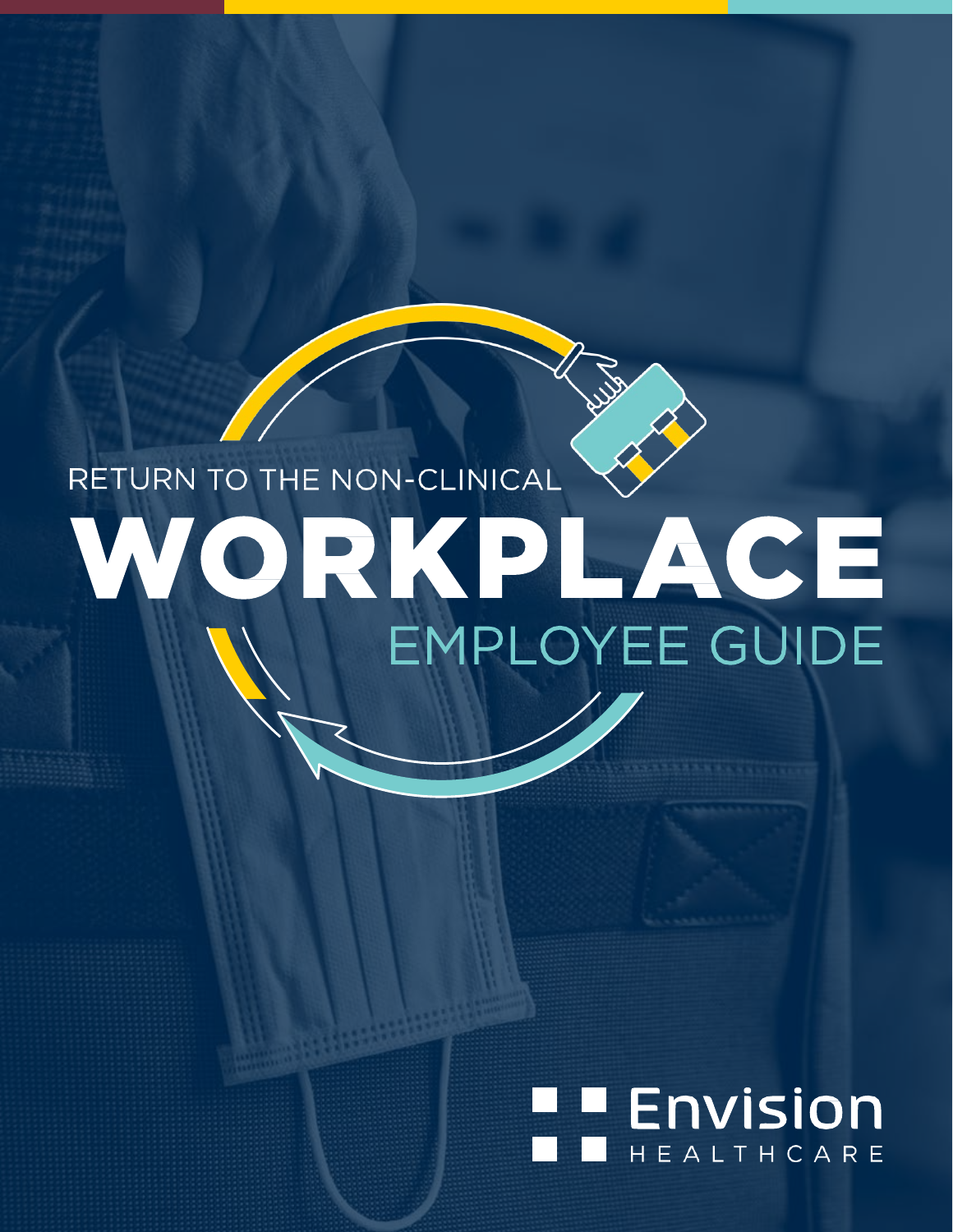

**At Envision Healthcare,** maintaining the health and safety of our team members is of the utmost importance. As we prepare to return to the workplace, we have taken comprehensive steps to ready our facilities and alter our ways of working together to create a safe environment for all of our team members.

This guide provides an overview of the many changes you may encounter as you return to the workplace, including facility-based changes, policy changes and guidance on how to do your part to help us maintain a COVID-19-free environment.

Thank you for your partnership, your leadership, and your support of one another. We look forward to having you back in the workplace!

# GUIDING PRINCIPLES



#### **Teammate Safety**

The safety of our team members is a top priority. All decisions regarding our Return to Workplace have been made with our teammates' well-being in mind.



#### **Ongoing Feedback**

Throughout this process, we will continue to gather input from teammates across the organization and review CDC guidelines to shape our efforts and decisions.



#### **Flexibility**

While minor modifications can be made, we have built a philosophy and model with flexibility, rather than a full workplace re-design. This flexibility reflects our dynamic work environments and facilities across the nation.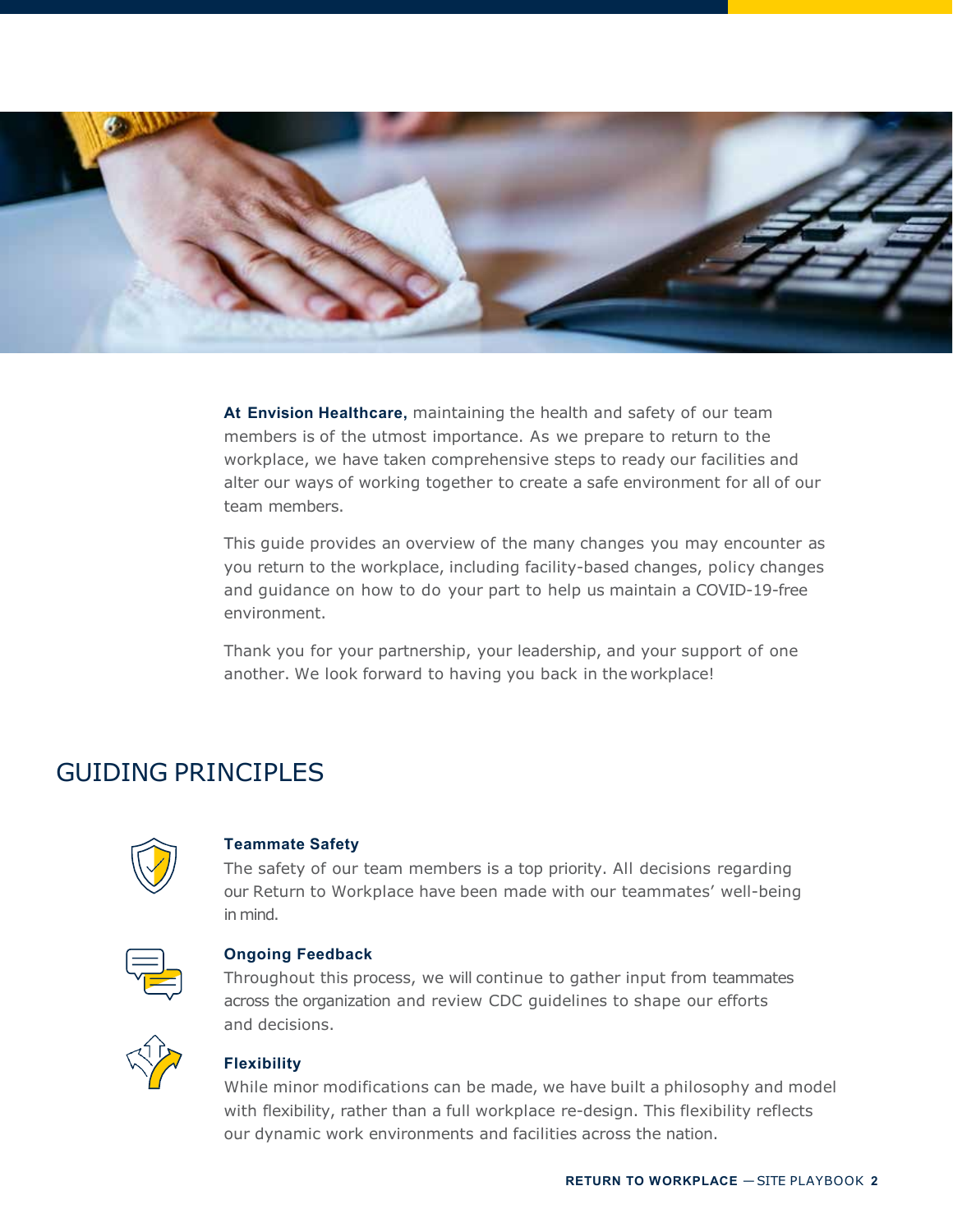# CHANGES TO THEWORKPLACE

Site leaders have taken steps to prepare each facility in accordance with Envision Healthcare's updated policies and procedures which reflect the Center for Disease Control's (CDC) COVID-19 guidelines.



Specifically, each facility has:

- 1. Cleaned and disinfected all common areas including cafeterias, restrooms, conference rooms and break areas.
- 2. Set up hand sanitizer stations in high-traffic or common-use areas such as elevators, stairs, restrooms andcafeterias.
- 3. Established a rigorous cleaning protocol to be implemented upon any report of a potential/confirmed case of COVID-19 in the facility.
- 4. Removed common use items and equipment throughout the building, such as paper sign-in documents, books/magazines and community phones.
- 5. Displayed signage throughout the building to guide teammates on new policies and procedures and to reinforce hygiene guidelines.



**Wash your hands** 



# **Maintain 6 ft distance**



Wear a mask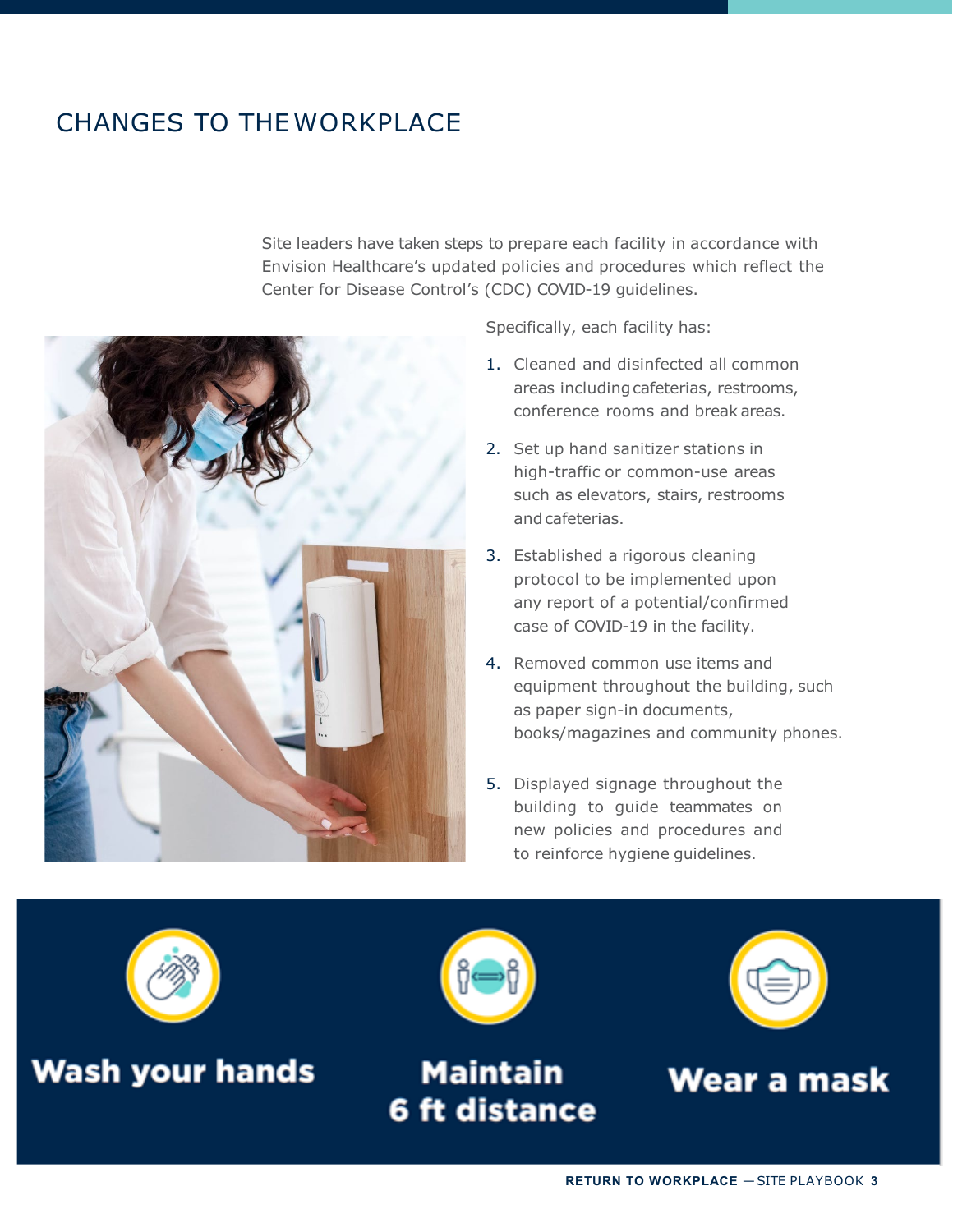#### **Individual Workspaces**

- For desk sharing work schedules, the workspace must be properly cleaned between each person.
- Teammates are encouraged to keep desktops clear of all but necessities to facilitate easier self-cleaning.
- Periodically wipe down your personal workspace and equipment, including phone, mouse, keyboard and other high-touch objects as necessary.

#### **Meeting Rooms, Training Rooms, Conference Rooms**

- Meeting rooms should be booked that will meet the capacity required for attendance with proper distancing in mind. A digital option should also be provided when possible.
- Meeting attendees are responsible for cleaning the room and equipment before and afteruse.
- Food service in meeting rooms is discouraged.
- Scheduling meetings during lunch is discouraged.

#### **Break Rooms, Coffee Bars and Cafeterias**

● You are encouraged to bring food on a daily basis to allow enough refrigerator space for all teammates.

#### **Bathrooms**

● Follow hand hygiene guidelines as indicated by handwashing signs.

# **Go to Envision's [COVID-19 Resource Site](https://www.evhc.net/coronavirus)  for more resources.**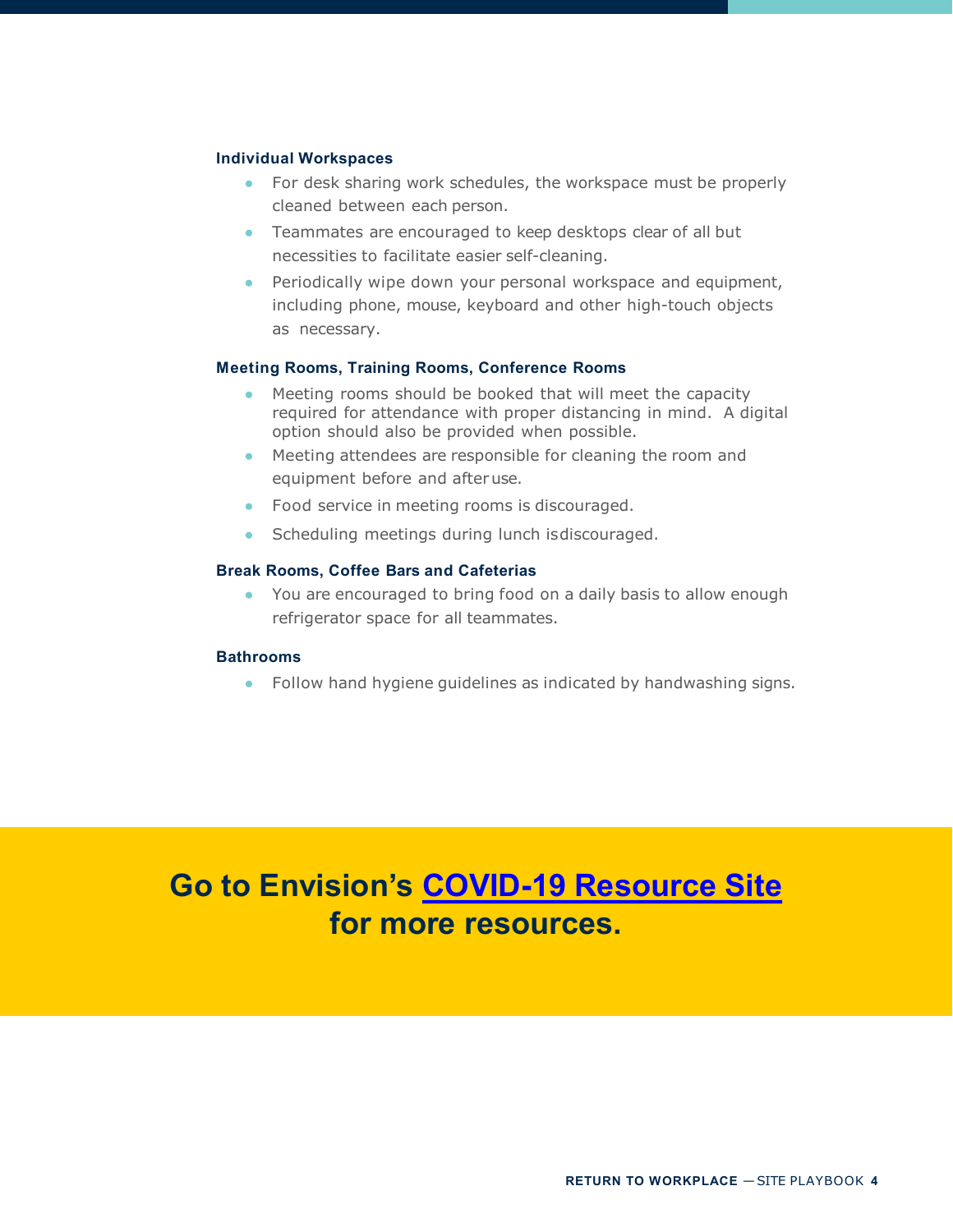# NEW WAYS OF WORKING TOGETHER

To bolster our health and safety measures amid COVID-19, you'll find many new and updated policies, procedures and guidelines to help you safely navigate your return to theworkplace.



"When you wear a mask, it reduces your chances of catching respiratory illness by 30% and reduces the potential of you infecting others by 95%."

> —**Adam Brown,** MD, MBA,FACEP Chief Impact Officer and Chairman of Envision's COVID-19 Taskforce

## MAINTAINING A SAFE WORKING ENVIRONMENT

#### **Stay Home When Sick**

All teammates should stay home if they are sick, until at least 24 hours after their fever and/or contagious symptoms (temperature of 100 degrees Fahrenheit or 37.8 degrees Celsius orhigher) are gone. Temperature should be measured without the use of fever-reducing medicines (medicines that contains ibuprofen or acetaminophen).

#### **If You Become Sick at Work**

Teammates who have symptoms upon arrival to work or become ill during the day should promptly separate themselves from other workers and go home until at least 24 hours after their fever is gone without the use of feverreducing medications, or after symptoms have improved (at least 4-5 days after symptoms started).

#### **Self-quarantining**

Self-quarantining is required under the following circumstances:

1. You have *not* received all recommended doses of the vaccine and have been in close contact with someone confirmed or suspected of COVID-19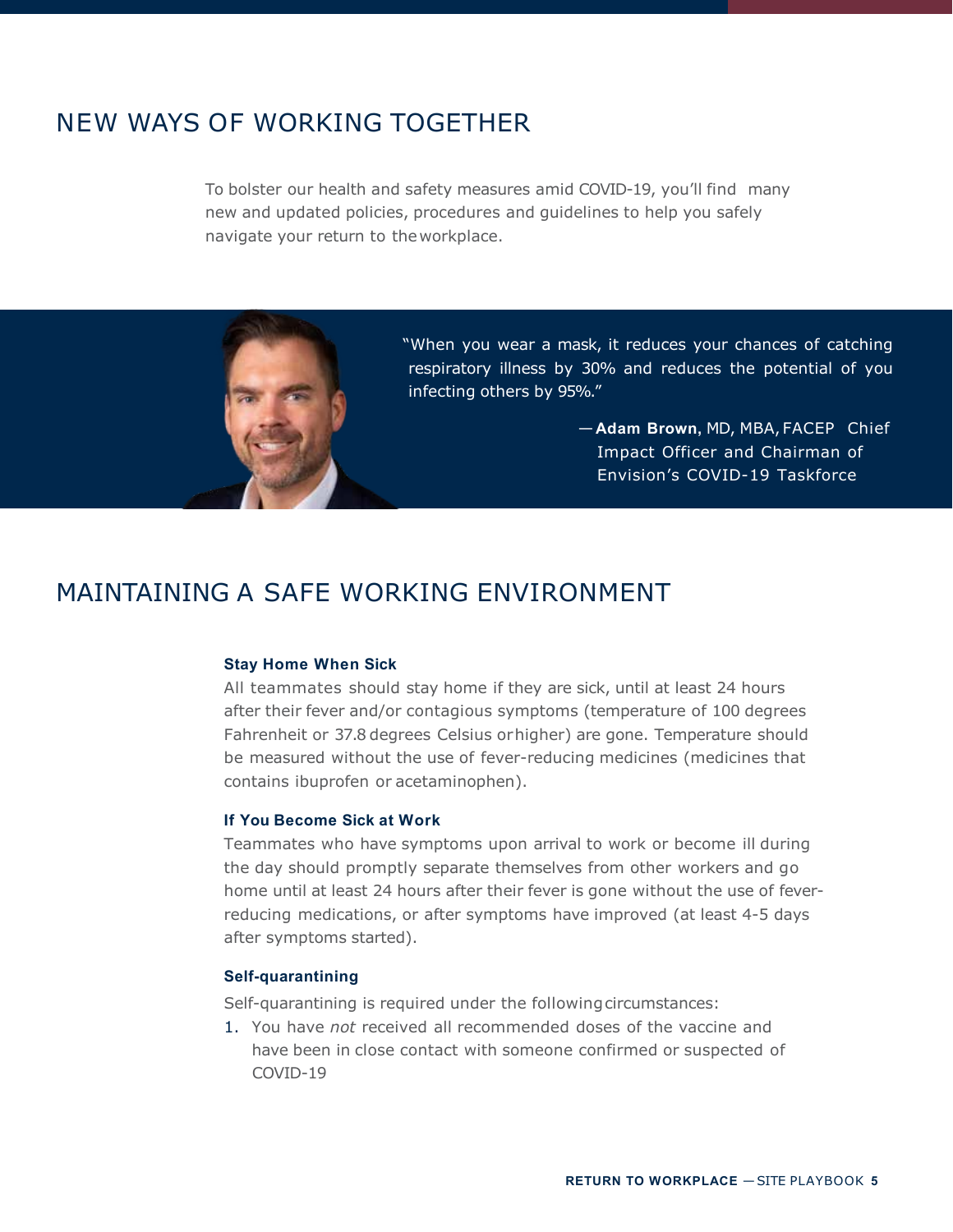When in quarantine, Teammates must separate themselves from others, monitor their health and follow directions from their state or local healthcare department.

- Stay home for 14 days after your last contact with a person who has COVID-19.
- Monitor symptoms of COVID-19, including fever, cough and/or shortness of breath.
- Avoid interaction with others.

People who *are* fully vaccinated do NOT need to quarantine after contact with someone who had COVID-19 unless they have symptoms. However, fully vaccinated people should get tested 3-5 days after their exposure, even if they don't have symptoms and wear a mask indoors in public for 14 days following exposure or until their test result is negative.

#### **Working Remotely When Sick**

Teammates who are able to work remotely may do so if they feel well enough. In all instances where employees are not working due to illness, PTO must be used.

#### **Mask Policy**

You must wear a mask at all times, except when you are alone in an office with the door closed or while eating and maintaining 6 feet of physical distance.

In all other cases, you must wear a mask. This includes the following:

- Masks are required while you are working at your desk or in a conference room.
	- Wearing masks both to and from restrooms and all common areas.
	- Wearing masks in the parking garage, elevators and as you are entering and exiting the building. (Once you are outside or in your vehicle, you may remove your mask.)

#### **Updated Cleaning Policy**

This policy communicates the guidelines for performing a deep clean on all areas, surfaces, and equipment following the reporting of a potential/confirmed case of COVID-19. The objective of this policy is to provide the necessary protocol to react to a potential/confirmed case of COVID-19.

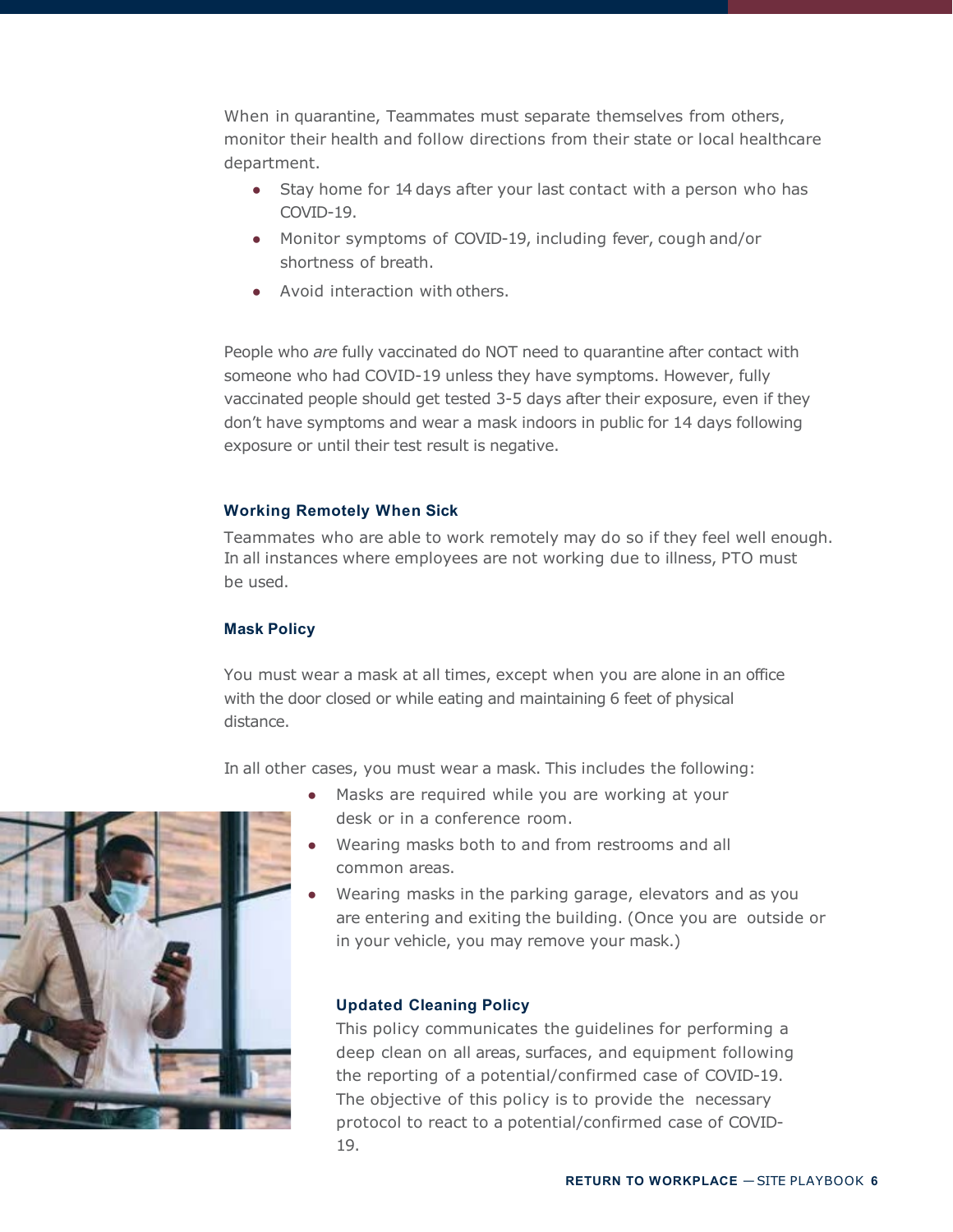#### **Protocol for COVID-19 Suspected/Confirmed Case**

We have implemented measures to create and sustain a COVID-19-free environment, but due to the highly contagious nature of the disease, we have developed comprehensive response protocols should a teammate unknowingly bring the virus to the workplace. These protocols are consistent with CDC quidelines.

If you believe you may have been exposed to COVID-19, follow the steps below. Adherence to these guidelines will help us maintain the health and safety of the workplace and our fellow teammates.

1. A person should immediately notify their site manager if they believe or confirm they have been exposed to COVID-19.

A potential exposure means a household contact or having close contact within six feet of an individual with confirmed or suspected of COVID-19. The timeframe for having contact with an individual includes the period of time of 48 hours before the individual became symptomatic.

2. An exposed teammate should follow all of the recommended guidelines from the CDC.

Teammates who have symptoms when they arrive at work or become sick during the day should immediately be separated from other teammates, customers, and visitors and be sent home.

3. Teammates who develop symptoms outside of work should notify their supervisor and stay home.

Information on persons who had contact with the ill teammate during the time the person had symptoms and two days prior to symptoms should be compiled. Others at the facility with close contact within six feet of the teammate during this time would be considered exposed.



- 4. Advise and encourage all personnel that may have come in contact with suspected exposed teammate to self-isolate while awaiting assessment to determine if they are also infected or exposed.
- 5. For anyone who is not fully vaccinated and has had close contact with a person with COVID-19, you should stay home for 14 days **after exposure**, based on the time it takes to develop illness. They will return only after having been fever-free and symptom-free for the last three of the 14 days.
- 6. People who are fully vaccinated do NOT need to quarantine after contact with someone who had COVID-19 unless they have symptoms. However, fully vaccinated people should get tested 3-5 days after their exposure, even if they don't have symptoms and wear a mask indoors in public for 14 days following exposure or until their test result is negative.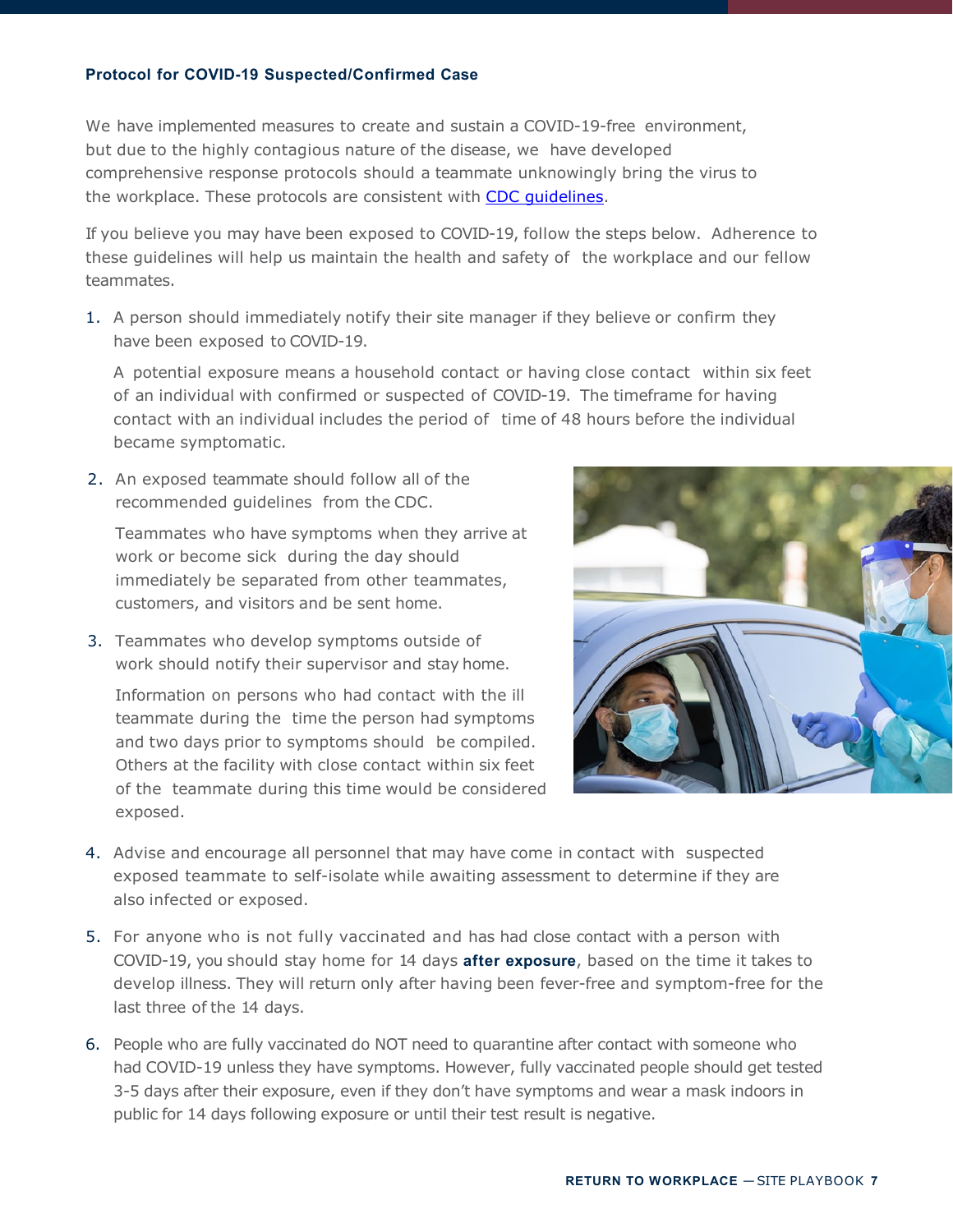# YOUR ROLE IN CARING FOR EACH OTHER

We must each do our part to care for one another. By familiarizing yourself with our updated policies, and by adhering to the health and hygiene guidelines below, we can maintain a safe workplace for all members of the Envision family.



#### **Social Distancing**

Social distancing, also called "physical distancing," means keeping space between yourself and other people outside of your home. To practice social or physical distancing in the workplace:

- Stay at least six feet (about two arms' length) from other people.
- Do not gather ingroups.
- Stay out of crowded places and avoid large gatherings.
- Limit the number of people in an elevator so that you can have six feet of distance.
- When in conference rooms ensure there is six feet of distance between each person in the room; even when everyone is wearing a mask.
- Break rooms keep six feet of distance between tables; stand six feet apart when waiting to use microwaves.

Masks are required when moving through the building and/or around others, including when you have to interact with people inside the office, even if six feet away. (See Mask Policy)

#### **Respiratory Etiquette**



Covering coughs and sneezes is an important step in preventing the spread of COVID-19. Germs can be easily spread by:

- Coughing, sneezing, or talking
- Touching your face with unwashed hands after touching contaminated surfaces or objects
- Touching surfaces or objects that may be frequently touched by other people.

To help stop the spread ofgerms:

- Cover your mouth and nose with a tissue when you cough or sneeze.
- Throw used tissues in the trash.
- If you don't have a tissue, cough or sneeze into your elbow, not your hands.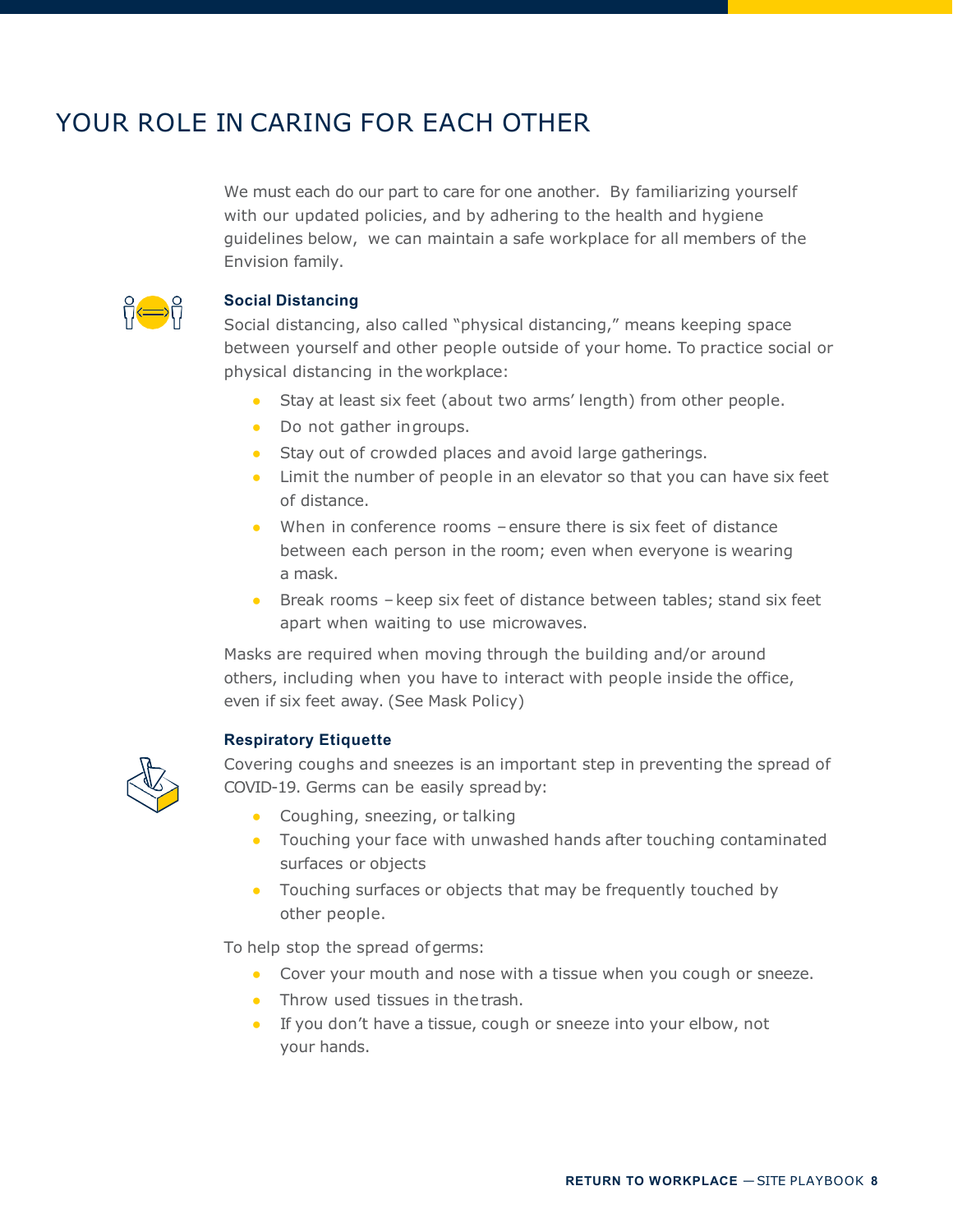Remember to immediately wash your hands after blowing your nose, coughing or sneezing.

For information about preventing the spread of COVID-19, see CDC's COVID-19: [Prevent Getting Sick web](https://www.cdc.gov/coronavirus/2019-ncov/prevent-getting-sick/index.html) page.





#### **Hand Hygiene**

Keeping hands clean is one of the most important steps we can take to avoid getting sick and spreading germs to others. Many diseases and conditions are spread by not washing hands with soap and clean, running water. CDC recommends cleaning hands in a specific way to avoid getting sick and spreading germs to others. The guidance for effective handwashing and use of hand sanitizer was developed based on data from a number of studies.

- **1. Wet** your hands with clean, running water (warm or cold), turn off the tap, and apply soap.
- **2. Lather** your hands by rubbing them together with the soap. Lather the backs of your hands, between your fingers, and under your nails.
- **3. Scrub** your hands for at least 20 seconds. Need a timer? Hum the "Happy Birthday" song from beginning to end twice.
- **4. Rinse** your hands well under clean, runningwater.
- **5. Dry** your hands using a clean towel or air dry them.

Avoid touching your eyes, nose and mouth to limit the spread of germs.